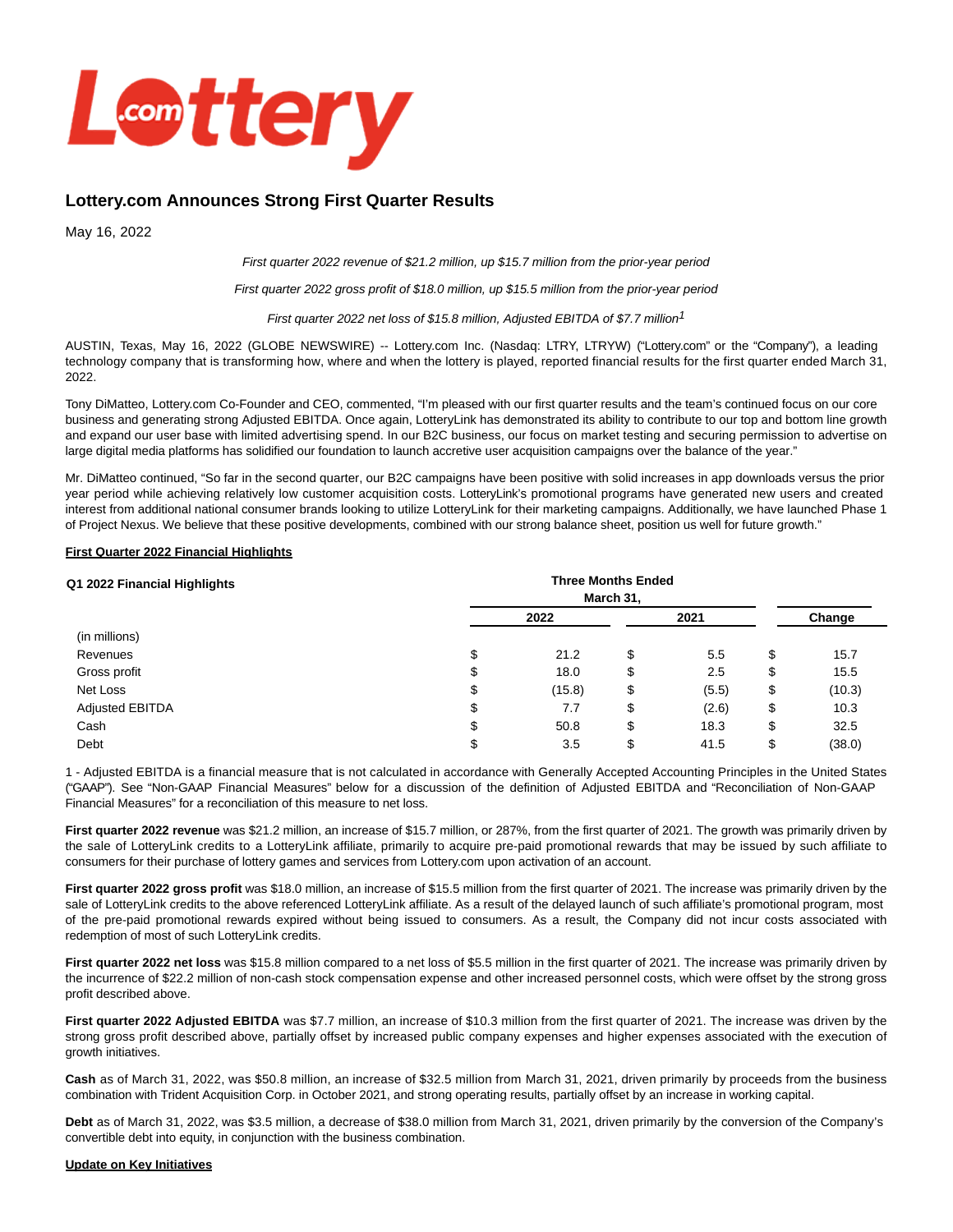- **B2C User Growth**
	- Expanded B2C marketing campaigns have launched in Q2 2022 and resulted in solid increases in app downloads versus the prior year period
	- Achieved customer acquisition costs in-line with expectations to date in Q2 2022

## **LotteryLink and B2B**

- Added new LotteryLink affiliates since the beginning of the year, including the conversion of data service customers
- Continued to develop pipeline of new LotteryLink master affiliates and their sub-affiliates, including national consumer brands
- **Project Nexus**
	- Launched Phase 1 in Q2 2022, which is expected to improve scalability, security and ability to implement product improvements
- **New Markets**
	- Remain on track for approval to enter into five new domestic jurisdictions by the end of 2022

### **Upcoming Conference Participation**

Representatives from the Company plan to attend the following upcoming investor conferences:

- B Riley FBR 22nd Annual Institutional Investor Conference on May 26, 2022, in Beverly Hills, CA
- Cowen's 50th Annual Technology, Media & Telecom Conference on June 1, 2022, in New York City

### **Conference Call**

This morning at 8:30 AM ET, the Company will host a conference call to discuss its first quarter 2022 results. A live webcast of the conference call will be available on the Investor Relations section of the Lottery.com website at [https://ir.lottery.com.](https://www.globenewswire.com/Tracker?data=Wgo6M6IyjD6--axw24z8AzQG3jhO_gq9sJ1lCwIaRWvlDg_NfiVq3H8khXIyY3-V2FTvC7_2cTIUiKT7K-KnRGje_GtlLkIaGNFx50iprb0=) For those who cannot listen to the live webcast, a replay of the conference call will be available on the Lottery.com Investor Relations website.

To join by telephone, please dial 877-313-2495 or 929-517-0906 if calling from outside the U.S. The conference code is 9189693. Please dial in a minimum of 15 minutes prior to the start time to ensure a timely connection to the call. An operator will register your name and organization.

#### **About Lottery.com**

Lottery.com is a leading technology company that is transforming how, where and when lottery is played. Its engaging mobile and online platforms enable players located in the United States and internationally to remotely purchase legally sanctioned lottery games. Fans and subscribers look to Lottery.com for compelling, real-time results on more than 800 lottery games from more than 40 countries. Additionally, commercial partners and affiliates can utilize LotteryLink to provide Lottery.com products to their customers. Through WinTogether.org, Lottery.com is fundamentally changing how non-profit donors are incentivized to action by gamifying charitable giving. In all that it does, Lottery.com's mission remains the same: an uncompromising passion to innovate, grow a new demographic of enthusiasts, deliver responsible and trusted solutions, and promote community and philanthropic initiatives. For more information, visit [http://www.lottery.com.](https://www.globenewswire.com/Tracker?data=HVy-RVoBRFyUe6f1Mh3vAsYRDepgJy_Jvq9IeHN4-N5wc2D9CQcCJ86Ox_-0ZcvKn7HpceS3pBssx-mdLUiUAjMfe9NTAICZDbdZg3_YDN4=)

### **Non-GAAP Financial Measures**

This press release includes EBITDA and Adjusted EBITDA, which are non-GAAP performance measures that we use to supplement our results presented in accordance with U.S. GAAP. We believe EBITDA and Adjusted EBITDA are useful in evaluating our operating performance, similar to measures reported by our peers, and regularly used by analysts, investors and other interested parties in analyzing operating performance and prospects. EBITDA and Adjusted EBITDA are not intended to be substitutes for any U.S. GAAP financial measure and, as calculated, may not be comparable to other similarly titled measures of performance of other companies in other industries or within the same industry.

We define and calculate EBITDA as net income or loss before the impact of interest income or expense, income tax expense or benefit, depreciation and amortization, and Adjusted EBITDA as EBITDA, as further adjusted for stock-based compensation and certain other non-recurring, non-cash or non-core items.

We include these non-GAAP financial measures because they are used by management to evaluate our core operating performance and trends and to make strategic decisions regarding the allocation of capital and new investments. The financial statement tables that accompany this press release include a reconciliation of EBITDA and Adjusted EBITDA to their most comparable U.S. GAAP financial measures.

#### **Forward Looking Statements**

This press release contains statements that constitute "forward-looking statements" within the meaning of Section 27A of the Securities Act of 1933, as amended (the "Securities Act"), and Section 21E of the Securities Exchange Act of 1934, as amended (the "Exchange Act"). All statements, other than statements of present or historical fact included in this press release, regarding Lottery.com's strategy, future operations, prospects, plans and objectives of management, are forward-looking statements. When used in this press release, the words "could," "should," "will," "may," "believe," "anticipate," "intend," "estimate," "expect," "project," "initiatives," "continue," the negative of such terms and other similar expressions are intended to identify forward-looking statements, although not all forward-looking statements contain such identifying words. These forward-looking statements are based on management's current expectations and assumptions about future events and are based on currently available information as to the outcome and timing of future events. The forward-looking statements speak only as of the date of this press release or as of the date they are made. Except as otherwise required by applicable law, Lottery.com disclaims any duty to update any forward-looking statements, all of which are expressly qualified by the statements in this section, to reflect events or circumstances after the date of this press release. Lottery.com cautions you that these forward-looking statements are subject to numerous risks and uncertainties, most of which are difficult to predict and many of which are beyond the control of Lottery.com. In addition, Lottery.com cautions you that the forward-looking statements contained in this press release are subject to the following risks and uncertainties: our inability to compete with other forms of entertainment for consumers' discretionary time and income; economic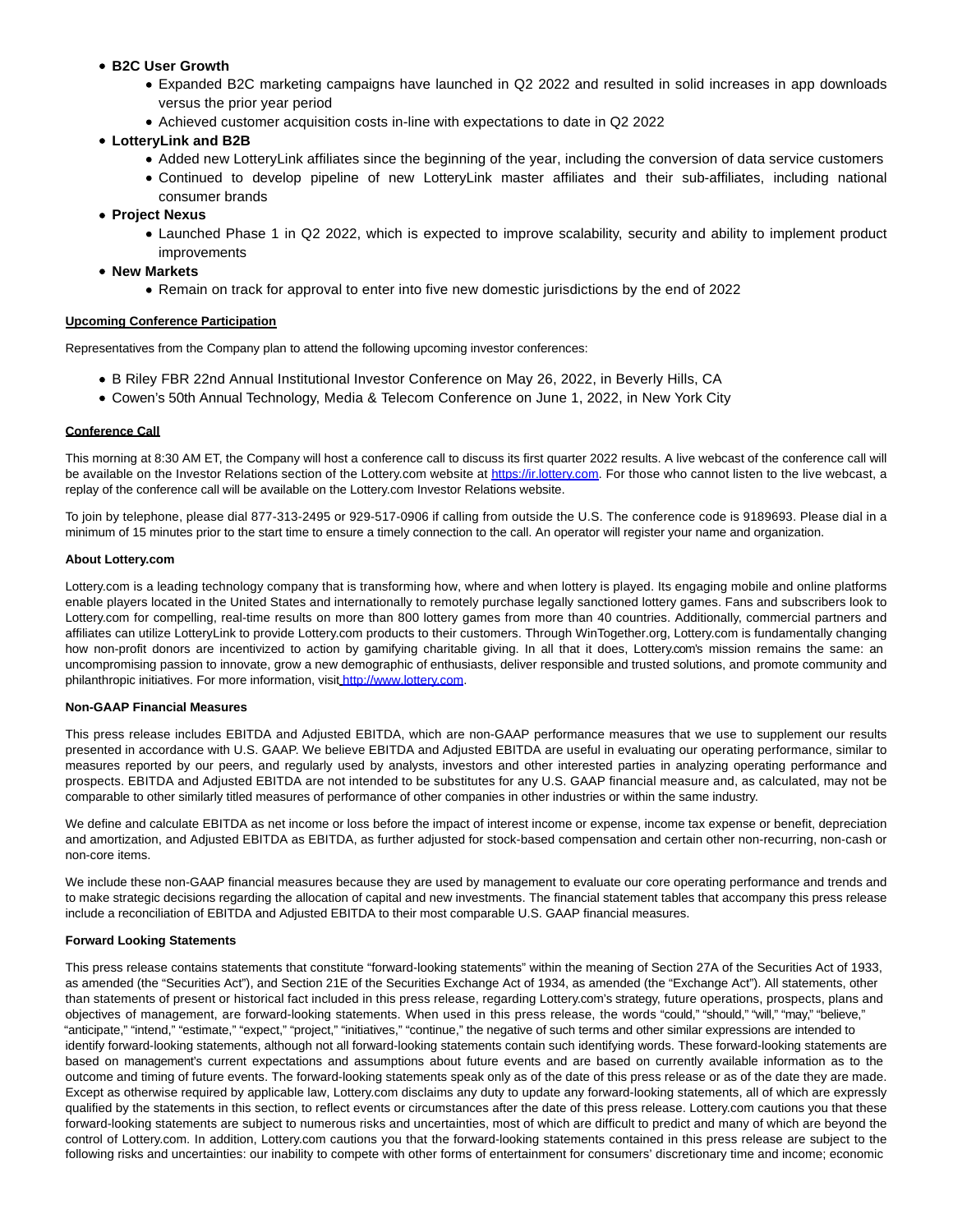downturns, inflation, geopolitical and political and market conditions beyond our control; negative events or media coverage relating to the lottery, lottery games or online gaming or betting; our inability to attract and retain users, including as a result of failing to appear in Internet search engine results; our continued ability to use domain names to promote and increase the value of our brand; adverse impacts relating to the spread of, and governmental responses taken with respect to, health epidemics such as the COVID-19; scrutiny by stakeholders with respect to responsible gaming and ethical conduct; our ability to achieve profitability and growth in the newly-developed market for online lottery games; our inability to profitably expand into new markets or capitalize on new gaming and lottery industry trends and changes, such as by developing successful new product offerings; the effectiveness of our marketing efforts in developing and maintaining our brand and reputation; failure to offer high-quality user support; adverse impacts to user relationships resulting from disruptions to our information technology; the vulnerability of our information systems to cyberattacks and disruptions caused with respect thereto, including an inability to securely maintain personal and other proprietary user information; our inability to adapt to changes or updates in the Internet, mobile or personal devices, or new technology platforms or network infrastructures; the exposure of our online infrastructure to risks relating to new and untested distributed ledger technology; our inability to comply with complex, ever-changing and multi-jurisdictional regulatory regimes and other legal requirements applicable to the gaming and lottery industries; geopolitical shifts and changes in applicable laws or regulations or the manner in which they are interpreted; our inability to successfully expand geographically and acquire and integrate new operations; our dependence on third-party service providers to timely perform services or software component products for our gaming platforms, product offerings and the processing of user payments and withdrawals; our inability to maintain successful relationships and/or agreements with lottery organizations and other third-party marketing or service provider affiliates; failure of third-party service providers to protect, enforce, or defend intellectual property rights required to fulfill contractual obligations required for the operation of our business; the effectiveness of our transition and compliance with the regulatory and other requirements of being a public company; operational risks including those arising from factors impacting the international supply chain; limited liquidity and trading of our securities; and those additional risks and uncertainties discussed under the heading "Risk Factors" in the Form 10-K filed by Lottery.com with the SEC on April 1, 2022, and the other documents filed, or to be filed, by Lottery.com with the SEC. Should one or more of the risks or uncertainties described in this press release materialize or should underlying assumptions prove incorrect, actual results and plans could differ materially from those expressed in any forward-looking statements. Additional information concerning these and other factors that may impact the operations and projections discussed herein can be found in the reports that Lottery.com has filed and will file from time to time with the SEC. These SEC filings are available publicly on the SEC's website at [www.sec.gov.](https://www.globenewswire.com/Tracker?data=AnO9GETuSS7E4IKxxGFaItkoI_T4xSEAzJ4rO9SfgmNpcGPKYPPX6BfYe9AReVRgaikqY_80DcR55sLTmUe4Qw==)

### **Lottery.com Inc.**

### **Condensed Consolidated Statements of Operations**

### **Three Months Ended March 31, 2022 and 2021**

|                                                    |                      | Three Months Ended March 31, |             |  |  |
|----------------------------------------------------|----------------------|------------------------------|-------------|--|--|
|                                                    | 2022                 |                              | 2021        |  |  |
| Revenue                                            | \$<br>21,150,892     | \$                           | 5,461,539   |  |  |
| Cost of revenue                                    | 3,165,469            |                              | 2,946,981   |  |  |
| Gross profit                                       | 17,985,423           |                              | 2,514,558   |  |  |
| Operating expenses:                                |                      |                              |             |  |  |
| Personnel costs                                    | 25,975,863           |                              | 1,095,793   |  |  |
| Professional fees                                  | 3,055,039            |                              | 2,415,198   |  |  |
| General and administrative                         | 3,399,896            |                              | 1,388,574   |  |  |
| Depreciation and amortization                      | 1,373,925            |                              | 367,259     |  |  |
| Total operating expenses                           | 33,804,723           |                              | 5,266,824   |  |  |
| Loss from operations                               | (15, 819, 300)       | \$                           | (2,752,266) |  |  |
| Other expenses                                     |                      |                              |             |  |  |
| Interest (income) expense                          | (953)                |                              | 2,472,048   |  |  |
| Other (income) expense                             | (2, 436)             |                              | 231,720     |  |  |
| Total other expenses, net                          | (3,389)              |                              | 2,703,768   |  |  |
| Net loss before income tax                         | \$<br>(15, 815, 911) | \$                           | (5,456,034) |  |  |
| Income tax expense (benefit)                       |                      |                              |             |  |  |
| Net loss                                           | (15, 815, 911)       |                              | (5,456,034) |  |  |
| Other comprehensive loss                           |                      |                              |             |  |  |
| Foreign currency translation adjustment, net       | (1,064)              |                              |             |  |  |
| Comprehensive loss                                 | (15, 816, 975)       |                              | (5,456,034) |  |  |
| Net income attributable to noncontrolling interest | 129,222              |                              |             |  |  |
| Net loss attributable to Lottery.com Inc.          | (15,687,753)         |                              | (5,456,034) |  |  |
|                                                    |                      |                              |             |  |  |
| Net loss per common share                          |                      |                              |             |  |  |
| Basic and diluted                                  | \$<br>(0.33)         | \$                           | (0.24)      |  |  |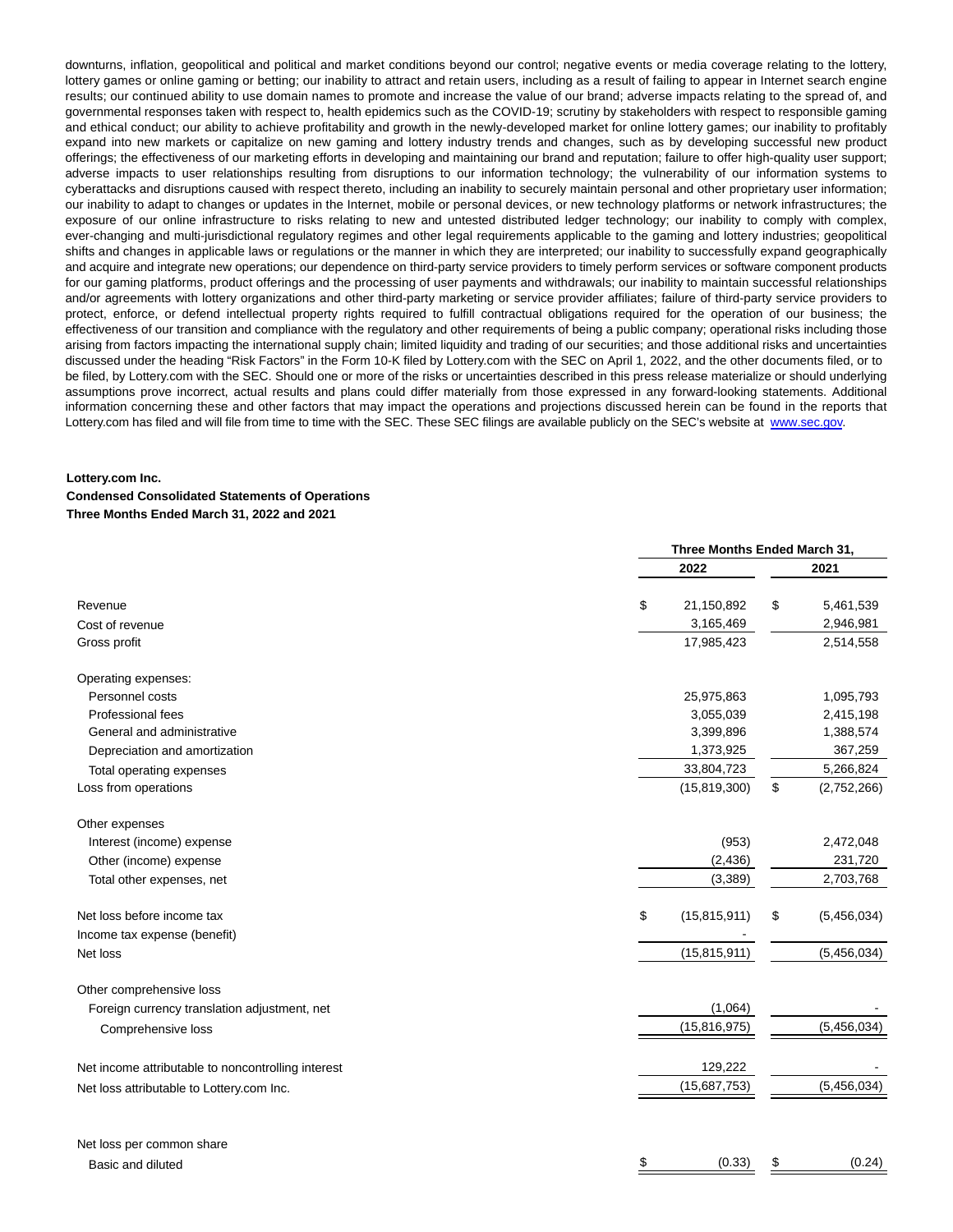## Weighted average common shares outstanding Basic and diluted 22,888,700

# **Lottery.com Inc**

## **Condensed Consolidated Balance Sheet Unaudited**

| <b>ASSETS</b>                                                                                    | March 31,<br>2022 | December 31,<br>2021 |                 |  |  |
|--------------------------------------------------------------------------------------------------|-------------------|----------------------|-----------------|--|--|
|                                                                                                  | (Unaudited)       |                      |                 |  |  |
| Current assets:                                                                                  |                   |                      |                 |  |  |
| Cash                                                                                             | \$<br>50,795,889  | \$                   | 62,638,970      |  |  |
| Accounts receivable                                                                              | 35,796,548        |                      | 21,696,653      |  |  |
| Prepaid expenses                                                                                 | 12,843,029        |                      | 13,896,638      |  |  |
| Other current assets                                                                             | 246,599           |                      | 226,200         |  |  |
| Total current assets                                                                             | 99,682,065        |                      | 98,458,461      |  |  |
| Notes receivable                                                                                 | 6,500,000         |                      |                 |  |  |
| Investments                                                                                      | 250,000           |                      | 250,000         |  |  |
| Goodwill                                                                                         | 19,590,758        |                      | 19,590,758      |  |  |
| Intangible assets, net                                                                           | 28,500,219        |                      | 28,710,980      |  |  |
| Property and equipment, net                                                                      | 121,293           |                      | 141,279         |  |  |
| <b>Total assets</b>                                                                              | \$<br>154,644,335 | \$                   | 147, 151, 478   |  |  |
| LIABILITIES AND STOCKHOLDERS' EQUITY                                                             |                   |                      |                 |  |  |
| Current liabilities:                                                                             |                   |                      |                 |  |  |
| Trade payables                                                                                   | \$<br>2,559,846   | \$                   | 1,006,535       |  |  |
| Deferred revenue                                                                                 | 544,643           |                      | 662,335         |  |  |
| Notes payable - current                                                                          | 3,477,339         |                      | 3,771,340       |  |  |
| Accrued interest                                                                                 | 180,281           |                      | 176,260         |  |  |
| Accrued and other expenses                                                                       | 4,081,672         |                      | 4,528,815       |  |  |
| <b>Total current liabilities</b>                                                                 | 10,843,781        |                      | 10,145,285      |  |  |
| Long-term liabilities:                                                                           |                   |                      |                 |  |  |
| Other long term liabilities                                                                      | 1,522             |                      | 1,169           |  |  |
| Total long-term liabilities                                                                      | 1,522             |                      | 1,169           |  |  |
|                                                                                                  |                   |                      |                 |  |  |
| <b>Total liabilities</b>                                                                         | 10,845,303        |                      | 10,146,454      |  |  |
| Commitments and contingencies                                                                    |                   |                      |                 |  |  |
| Equity                                                                                           |                   |                      |                 |  |  |
| <b>Controlling Interest</b>                                                                      |                   |                      |                 |  |  |
| Preferred Stock, par value \$0.001, 1,000,000 shares authorized, none issued and outstanding     |                   |                      |                 |  |  |
| Common stock, par value \$0.001, 500,000,000 shares authorized, 46,928,367 and 46,808,251 issued |                   |                      |                 |  |  |
| and outstanding as of March 31, 2022 and December 31, 2021, respectively                         | 46,928            |                      | 46,808          |  |  |
| Additional paid-in capital                                                                       | 263,022,161       |                      | 240,411,298     |  |  |
| Accumulated other comprehensive loss                                                             | (1,719)           |                      | (655)           |  |  |
| Accumulated deficit                                                                              | (121, 919, 207)   |                      | (106, 232, 518) |  |  |
| Total Lottery.com Inc. stockholders' equity                                                      | 141,148,163       |                      | 134,224,933     |  |  |
| Noncontrolling interest                                                                          | 2,650,869         |                      | 2,780,091       |  |  |
| <b>Total Equity</b>                                                                              | 143,799,032       |                      | 137,005,024     |  |  |
| Total liabilities and stockholders' equity                                                       | \$<br>154,644,335 | \$                   | 147, 151, 478   |  |  |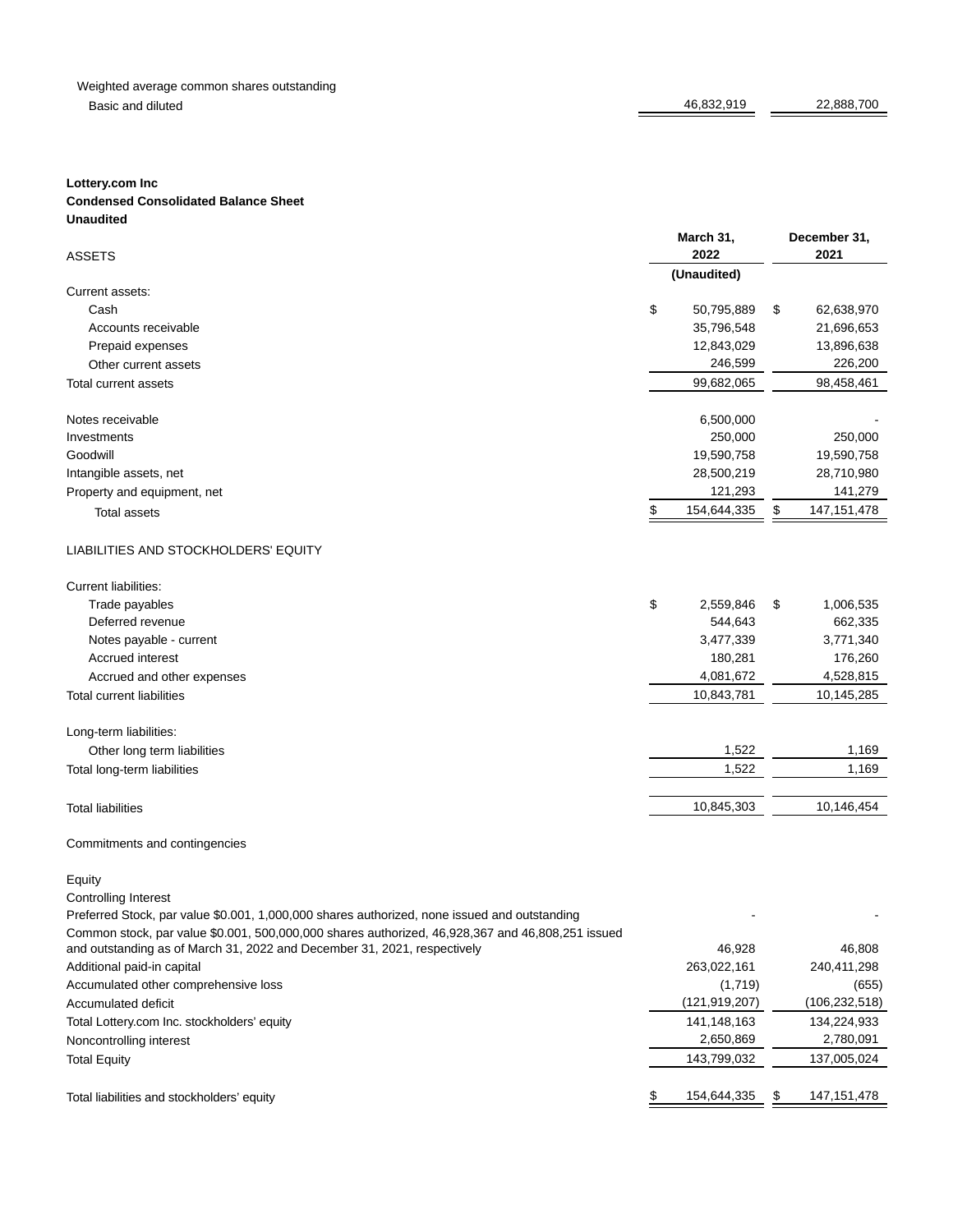## **Lottery.com Inc. Consolidated Statements of Cash Flows Three Months Ended March 31, 2022 and 2021**

|                                                                             | For the three months ended<br>March 31, |      |               |
|-----------------------------------------------------------------------------|-----------------------------------------|------|---------------|
|                                                                             |                                         |      |               |
|                                                                             | 2022                                    |      | 2021          |
| Cash flow from operating activities                                         |                                         |      |               |
| Net loss attributable to Lottery.com Inc.                                   | \$<br>(15,686,689)                      | - \$ | (5,456,034)   |
| Adjustments to reconcile net loss to net cash used in operating activities: |                                         |      |               |
| Net income attributable to noncontrolling interest                          | (129, 222)                              |      |               |
| Depreciation and amortization                                               | 1,373,925                               |      | 367,259       |
| Non-cash interest expense                                                   |                                         |      | 1,841,807     |
| Stock-based compensation expense                                            | 22,174,488                              |      | 2,160         |
| Changes in assets & liabilities:                                            |                                         |      |               |
| Accounts receivable                                                         | (14,099,895)                            |      |               |
| Prepaid expenses                                                            | 1,053,609                               |      | 894,872       |
| Other current assets                                                        | (20, 399)                               |      | (54, 853)     |
| Trade payables                                                              | 1,553,311                               |      | (354, 736)    |
| Deferred revenue                                                            | (117, 692)                              |      | (2,039,113)   |
| Accrued interest                                                            | 4,021                                   |      | (605, 961)    |
| Accrued and other expenses                                                  | (10, 648)                               |      | 1,512,125     |
| Other long term liabilities                                                 | 353                                     |      |               |
| Net cash provided by operating activities                                   | (3,904,838)                             |      | (3,892,474)   |
| Cash flow from investing activities                                         |                                         |      |               |
| Purchases of property and equipment                                         | (18, 305)                               |      | (57, 452)     |
| Purchases of intangible assets                                              | (1, 124, 873)                           |      | (3,050,000)   |
| Net cash used in investing activities                                       | (1, 143, 178)                           |      | (3, 107, 452) |
| Cash flow from financing activities                                         |                                         |      |               |
| Issuance of digital securities                                              |                                         |      | 108,332       |
| Proceeds from exercise of options and warrants                              |                                         |      | 895           |
| Proceeds from issuance of convertible debt                                  |                                         |      | 19,282,619    |
| Issuance of notes receivable                                                | (6,500,000)                             |      |               |
| Principal payments on debt                                                  | (294,001)                               |      | (4,856,250)   |
| Net cash provided by financing activities                                   | (6,794,001)                             |      | 14,535,596    |
| Effect of exchange rate changes on cash                                     | (1,064)                                 |      |               |
| Net change in net cash and restricted cash                                  | (11, 843, 081)                          |      | 7,535,670     |
| Cash and restricted cash at beginning of period                             | 62,638,970                              |      | 10,775,511    |
| Cash and restricted cash at end of period                                   | 50,795,889                              |      | 18,311,181    |
| SUPPLEMENTAL DISCLOSURES:                                                   |                                         |      |               |
| Interest paid in cash                                                       | \$                                      |      | 24,280        |
| Taxes paid in cash                                                          | \$                                      | \$   |               |
| Non cash investing and financing activities                                 |                                         |      |               |
| Stock-based compensation expense                                            | 194,695<br>\$                           | \$   |               |
| <b>Issuance of warrants</b>                                                 | 241,800                                 | \$   |               |
| Conversion of convertible debt into common stock                            | \$                                      | \$   | 935,000       |
| Purchase of intangible assets through the issuance of convertible debt      | \$                                      | \$   | 15,450,000    |